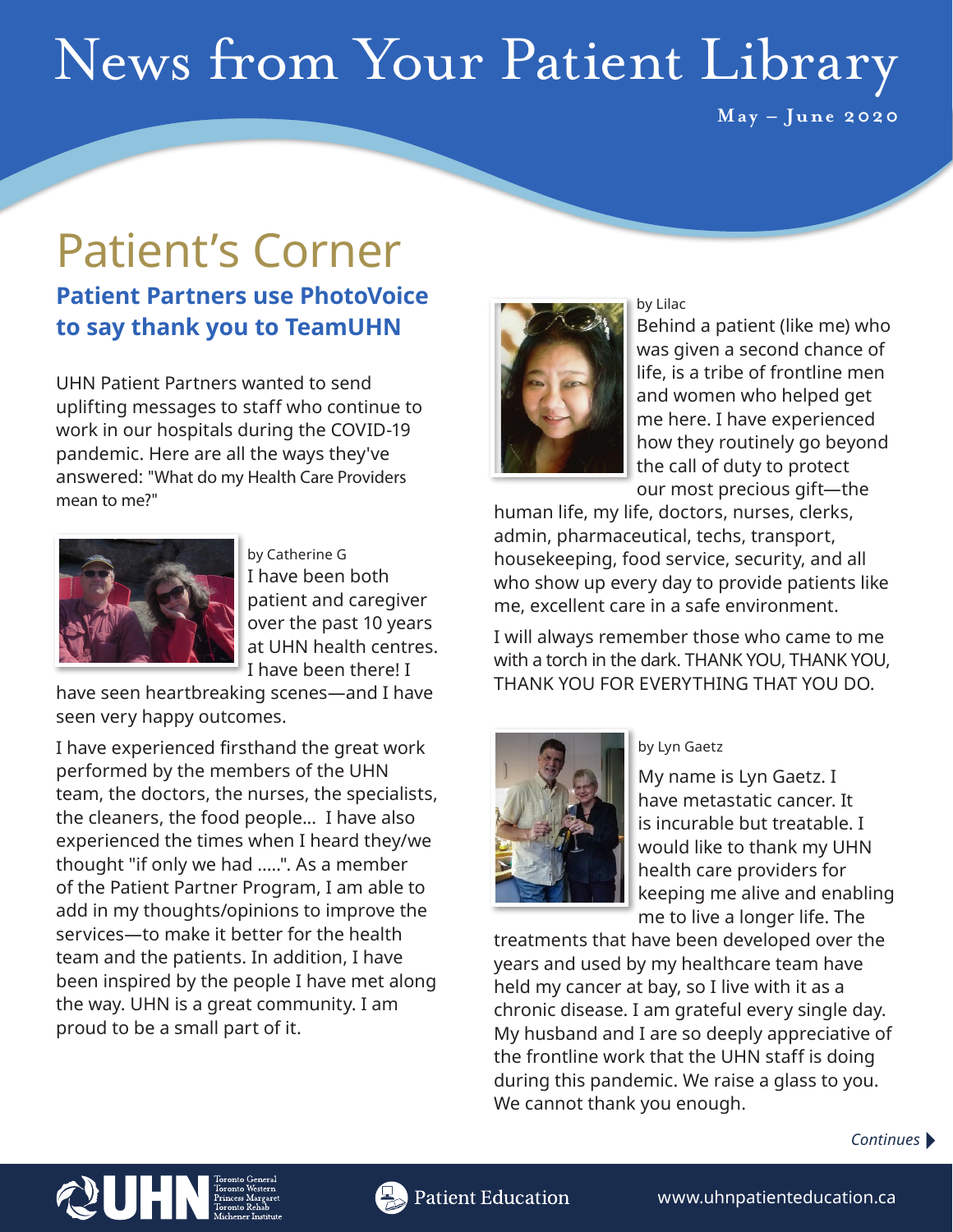

by Cheryl I wanted to reach out to all the people at UHN who have been caring for me over the last year in treatment for breast

cancer. This is a very scary time, and wanted to express my appreciation for how quickly you've set up new processes in an effort to protect your patients and yourselves. So far some of my appointments have gone ahead, some have been switched to over the phone and some have been delayed or cancelled and in each case I know a lot of thought has gone into the decision.



by Phyllis My household is healthy and we are trying to keep it that way, so we haven't had direct involvement with health

care providers. But we are so moved by all the work that front line workers are doing—we wish we could do more to support them and let them know how much we appreciate what they are doing on behalf of everyone. It's amazing.



by Fátima

If they could read my mind, they would find that my sentiments toward my health care journey go up and down like a roller coaster. However, at the end of the track, I am forever grateful for my

Health Care Team since they are the ones who continue to guide me through the ride.



by Millie Dolanjski My gratitude is with each and every one of my health team members who cared for me and are presently putting their

lives in danger for all of us. To those on the front lines and those working in the background, my thoughts and my prayers are with you all.

## Mental Health and the COVID-19 Pandemic

The Centre for Addiction and Mental Health (CAMH) has shared ways to help manage stress and anxiety. Learn more on the CAMH website: [www.camh.ca/en/health-info/mental-health](http://www.camh.ca/en/health-info/mental-health-and-covid-19)[and-covid-19](http://www.camh.ca/en/health-info/mental-health-and-covid-19)

- Accept that some anxiety and fear is normal
- Seek credible information
- Seek support
- Practice relaxation and meditation
- Be kind to yourself
- Eat healthy
- Avoid substance use including smoking, vaping and alcohol
- Get proper rest and sleep
- Stay active

### **Do You Have a Virtual Visit at UHN? What does it mean?**

During a virtual visit you do not come to the hospital. You speak with your health care team using a phone or computer. UHN is using virtual visits to reduce how many people come to the hospital to protect patients, families, and staff from the spread of COVID-19.

During your Virtual Visit, the health care team will talk to you about your current health status, any symptoms you are experiencing and your needs. If your care team feels that an in-person visit is needed instead of a virtual visit, they will discuss your options and next steps with you.

Visit UHN COVID-19 webpage to learn more about virtual visits and to get other helpful and up-to-date information related to your hospital care.

• University Health Network [www.uhn.ca/](http://www.uhn.ca/Covid19) [Covid19](http://www.uhn.ca/Covid19)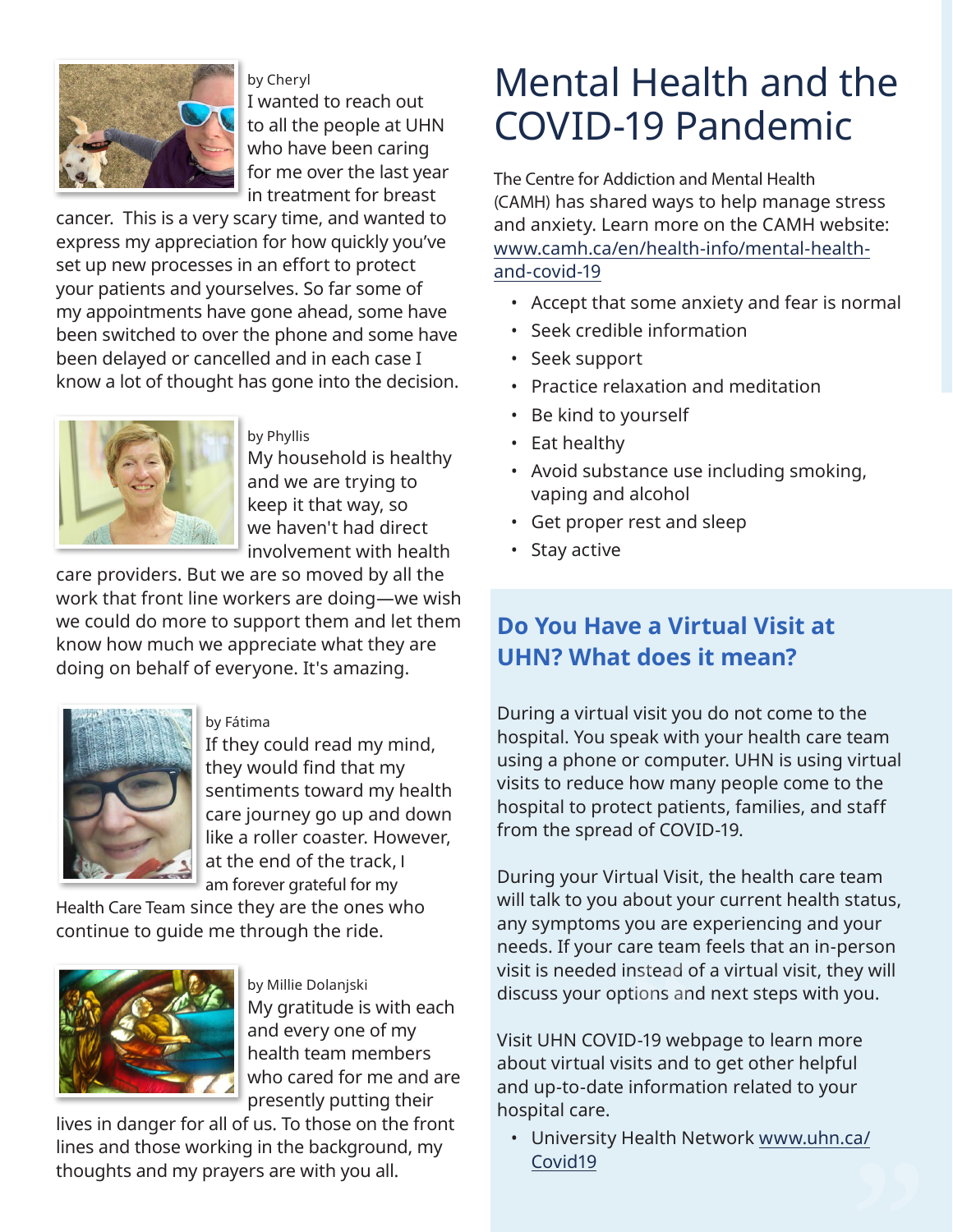

### **Contact Patient & Family Libraries**

Although our libraries are closed until further notice, we continue to support you with health information via e-mail and phone, and provide access to online resources.

**Princess Margaret** 416 946 4501 ext. 5383 [patienteducation@uhn.ca](mailto:patienteducation%40uhn.ca?subject=)

**Toronto General** 416 340 4800 ext. 5951 [tgpen@uhn.ca](mailto:tgpen%40uhn.ca?subject=)

**Toronto Rehab (University site)** 416 597 3422 ext. 3558 [TorontoRehabHealthInfo@uhn.ca](mailto:TorontoRehabHealthInfo%40uhn.ca?subject=)

**Toronto Western** 416 603 6277 [twpfl@uhn.ca](mailto:twpfl%40uhn.ca?subject=)

## Resources @ your Patient Library that you can access without leaving your home

#### Read health and wellness e-books



For parents: free COVID-19 info for kids



Listen to health and wellness podcasts



How to make your DIY face mask



### **UHN Monthly Health Talks cancelled until further notice where**

Due to the growing concern around the spread in the community of the novel coronavirus (COVID-19), we have made the difficult decision to temporarily stop the Monthly Health Talk program. We know how much our patients, their families, and community members enjoy attending and learning from these sessions, but your health, and the health of our other patients, families and staff, is our priority.

We are exploring other ways to offer these sessions, such as through videos and livestream webcasts.

If you have questions or would like to be contacted when we start the Monthly Health Talks again, please email [Melissa.Yan@uhn.ca](mailto:Melissa.Yan%40uhn.ca?subject=) or call 416 597 3422 ext. 3626.

Watch our archived monthly talks at: [https://www.uhn.ca/PatientsFamilies/Health\\_](https://www.uhn.ca/PatientsFamilies/Health_Information/Patient_Family_Education/Pages/archived_events.aspx) [Information/Patient\\_Family\\_Education/Pages/](https://www.uhn.ca/PatientsFamilies/Health_Information/Patient_Family_Education/Pages/archived_events.aspx) [archived\\_events.aspx](https://www.uhn.ca/PatientsFamilies/Health_Information/Patient_Family_Education/Pages/archived_events.aspx)

Please let us know if you have feedback about watching health talks online, and how we may be able to make this more accessible to you, by filling out our Virtual Monthly Health Talk Survey at [https://www.surveymonkey.com/r/](https://www.surveymonkey.com/r/ZBW7MZL) [ZBW7MZL](https://www.surveymonkey.com/r/ZBW7MZL).